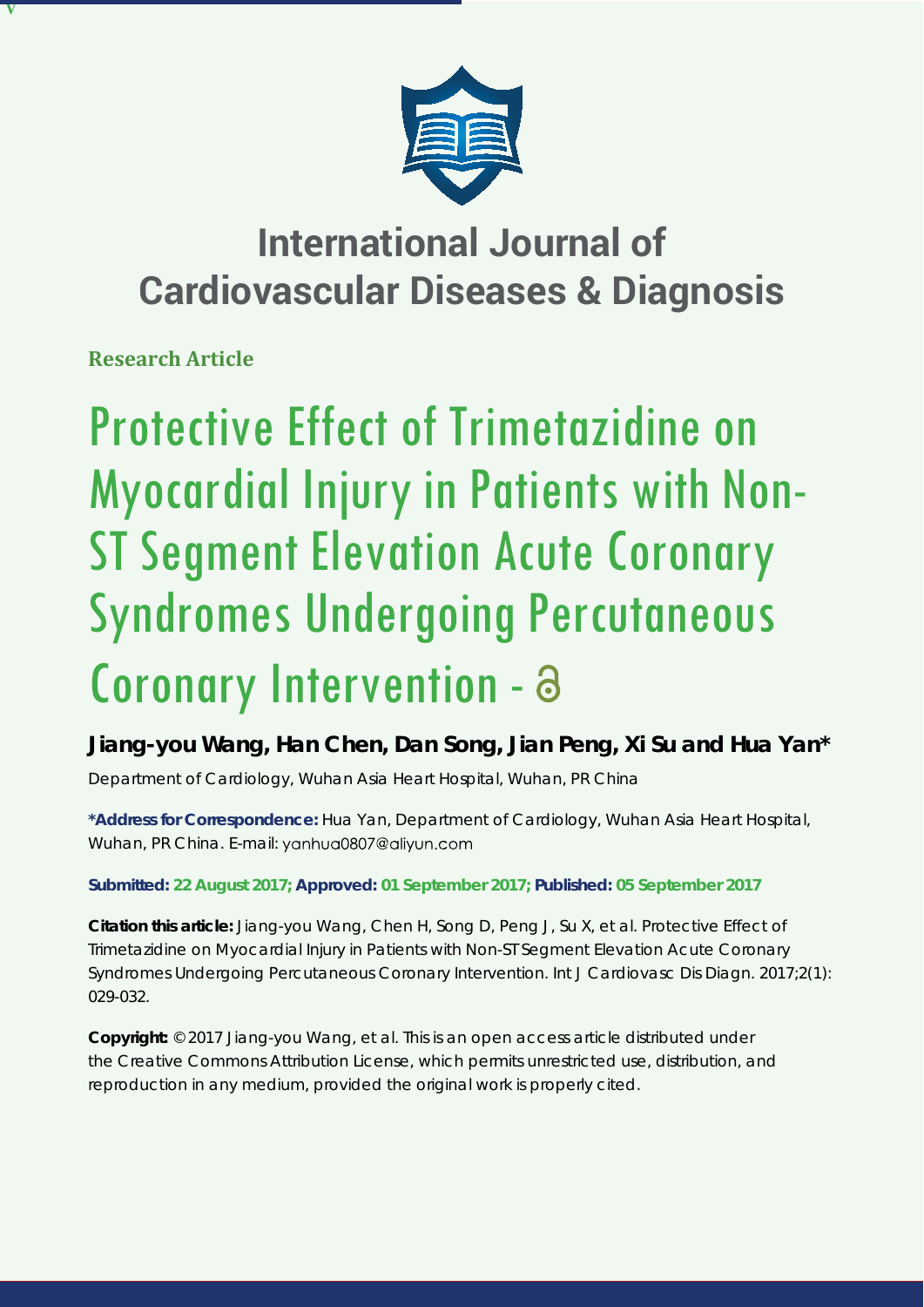# **ABSTRACT**

**Background:** To investigate the effects of loading dose of trimetazidine therapy on periprocedural myocardial injury in patients with Non-ST Segment Elevation (NSTE) acute coronary syndromes (unstable angina or NSTE acute myocardial infarction).

**Method:** The study included 82 patients who were undergoing PCI with the diagnosis of NSTACS. The patients were randomized into two groups. The first group (n=42) of the patients hospitalized with the diagnosis of NSTACS was given conventional therapy plus 60 mg TMZ just prior to PCI. Treatment with TMZ was continued for one month after the procedure. TMZ treatment was not given to the second group (n=40). The main end point was a 30-day incidence of major adverse cardiac events (cardiac death, nonfatal acute myocardial infarction, or revascularization with either PCI or coronary artery bypass grafting). Cardiac troponin I and high-sensitivity C-reactive protein levels were measured at the baseline and at 16-18h after the procedure.

**Result:** Major adverse cardiac events occurred in 10.0% of patients in the control group and 4.76% of those in the TMZ group (*P<0.05*). This difference was mostly because of reduction in the incidence of per procedural myocardial infarction (7.50 vs. 4.76%; *P<0.05*). Markers of the two groups were elevated after PCI; however, the serum levels of cardiac troponin I and high-sensitivity C-reactive protein in the TMZ group were significantly lower than those in the control group (P<0.01).

**Conclusion:** Short-term pretreatment with the TMZ administration prior to PCI can prominently reduce myocardial injury caused by PCI.

**Keywords:** Trimetazidine; Percutaneous Coronary Intervention; Ctni; Inflammatory Reaction

# **INTRODUCTION**

Despite rapid advancements in the therapeutic field of cardiovascular diseases, Acute Coronary Syndromes (ACSs) are still the leading cause of morbidity and mortality worldwide. Increased numbers of coronary intensive care units, reperfusion techniques for Percutaneous Coronary Interventions (PCIs), and advanced medical therapies, including several pharmacological agents, have resulted in a significantly prolonged life expectancy. However, despite intensive therapies with hemodynamically effective agents, many patients with ischemic disease do not recover fully and remain at high risk for undesired further events. Hence, attempts to develop novel therapies are currently ongoing.

Trimetazidine (TMZ) has an anti-ischemic effect through the selective inhibition of long-chain 3-ketoacyl-CoA thiolase and the direct stimulation of pyruvate dehydrogenase, which provides a shift in cardiac energy metabolism from fatty acid oxidation to glucose oxidation [1]. As a result, TMZ preserves the necessary ATP level in cardiomyocytes, promotes a decrease in intracellular acidosis, and prevents intracellular calcium overload [2,3]. It reduces myocardial injuries caused by free radicals and, therefore, modulates the inflammatory response. It can limit the necrotic area of the myocardium. Therefore, TMZ preserves the contractile function of myocardium, reducing ischemia and reperfusion damage following an ischemic attack [4]. To investigate the effects of loading dose of trimetazidine therapy on periprocedural myocardial injury in patients with Non-ST Segment Elevation (NSTE) acute coronary syndromes (unstable angina or NSTE acute myocardial infarction).

#### **METHODS**

#### **Patient Population and Study Protocol**

This was a random, prospective, double-blind, placebo-controlled clinical trial performed in the Department of Cardiology, Wuhan Asia Heart Hospital. A total of 130 patients fulfilling the inclusion criteria from August 2016 to February 2017 were initially evaluated. Eighteen patients were excluded because of current or earlier treatment with statins or trimetazidine, six because of low ejection fraction, two for liver or muscle disease, and two for renal failure. A total of 98patients fulfilling the inclusion criteria were included in the study. Eligible patients ( $n=98$ ) were randomized into two groups. The first group (n=42) of the patients hospitalized with the diagnosis of NSTACS was given conventional therapy plus 60 mg TMZ just prior to PCI. After coronary angiography, 16 patients were excluded from the study (four were treated medically and six with bypass surgery, Thus, 82 patients were enrolled and they were the study population. Patients were randomly divided independent of their lipid levels. According to our standard protocol, all patients without contraindications were pretreated with aspirin (100mg/d) and with Ticagrelor (180mg) or Clopidogrel (300-600mg) at least 6h before the procedure. Physicians performing the procedure and the follow-up assessment were not aware of the random assignment.

Inclusion criteria were the presence of a NSTE-ACS (unstable angina or NSTE acute myocardial infarction) sent for early coronary angiography (<4 days). Exclusion criteria were as follows: (1) STsegment elevation acute myocardial infarction, (2) NSTE-ACS with high-risk features needing emergency coronary angiography, (3) renal failure with creatinine of more than 3mg/dl, (4) history of liver or muscle disease, (5) earlier or current treatment with statins or trimetazidine, (6) any increase in liver enzymes[alanine transferase (ALT)/aspartate transferase (AST)], (7) left ventricular ejection fraction of less than 30%.

#### **Interventional procedure**

PCI was performed using a standard technique, through the radial artery route. Routine care was taken before and after the procedure for all patients, including pretreatment with a loading dose of Ticagrelor (180mg) or clopidogrel (300 mg initial oral bolus) the day before the procedure, followed by Ticagrelor (90mg/bid) or clopidogrel (75mg/ day) for 12 month, in addition to lifelong aspirin medication (100mg/ day). Intravenous bolus of unfractionated heparin (100 IU/kg), with activated coagulation time adjusted (200–300 s with Hemochron devices), was administered at the beginning of the procedure. The radial artery sheath was removed immediately after the end of the procedure.

#### **Angiographic Analysis**

Classification of coronary artery morphology based on the report of the American Heart Association/American College of Cardiology Task Force [9], was used. Coronary angiograms were reviewed by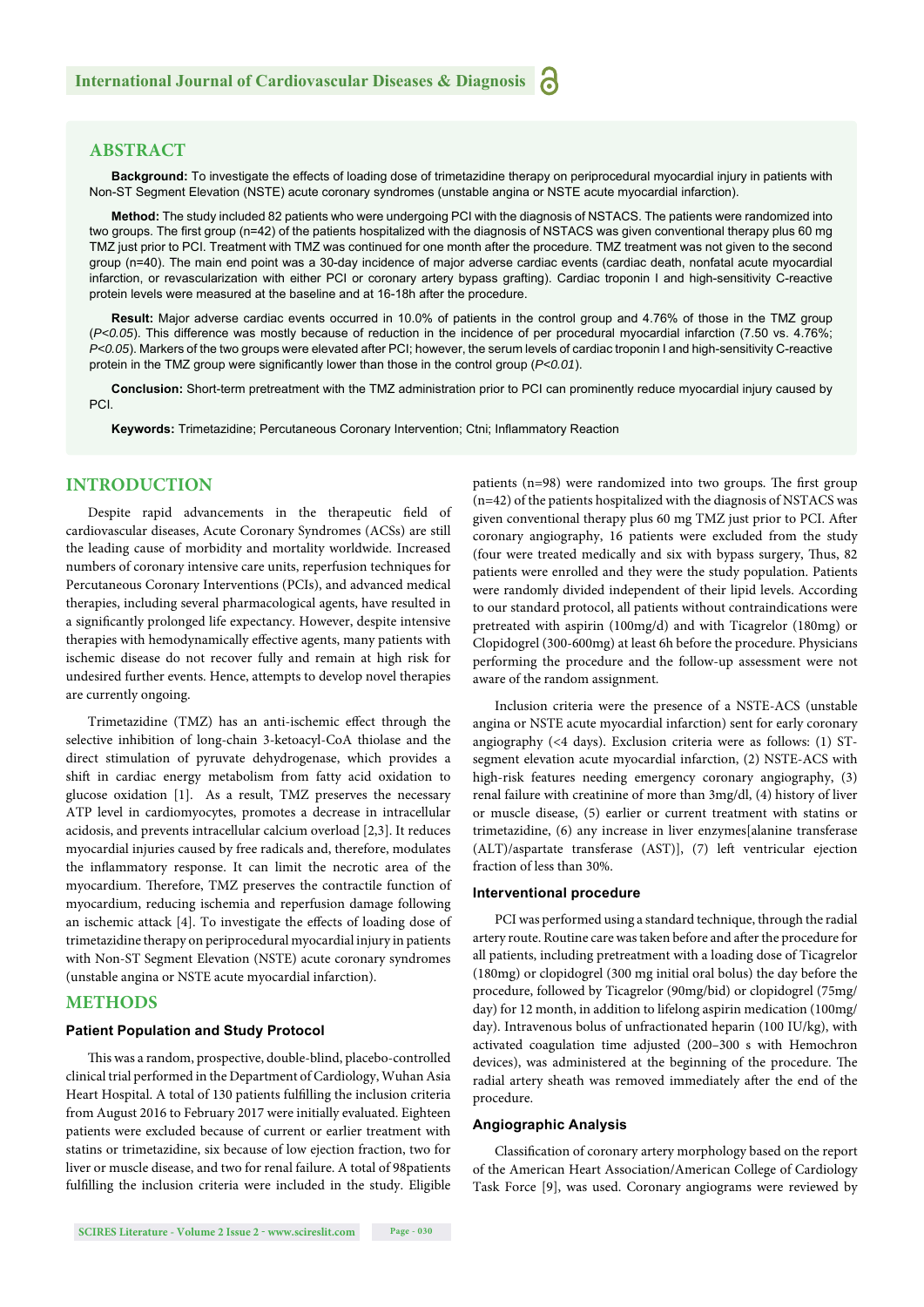# **International Journal of Cardiovascular Diseases & Diagnosis**

independent observers blinded to the results of biochemical assays. Intimal major or minor dissection, thrombus, abrupt closures in a previously patent vessel, no-reflow, spasm and side-branch occlusion were assessed. The degree of perfusion was evaluated according to TIMI criteria [5]. No-reflow phenomenon was defined as TIMI flow grade 0, 1, or 2 without a mechanical obstruction on angiograms after PCI. Left ventricular function was assessed by angiography in all patients.

#### **Blood Sampling and Analyzing**

Venous blood samples for measurement of cTnI and hs-CRP were obtained from all patients before PCI and at 16-18 h after the procedure. The samples were drawn into tubes without anticoagulant and were kept at room temperature for 20 min to allow clotting. The samples were centrifuged at 3000g for10 min, and the serum was stored in aliquots at a temperature of-80˚C until analysis. Serum samples were analyzed for cTnI using BECKMANLX-20 fully automatic biochemical analyzer (Beckman Coulter, Inc.USA) normal limits were less than0.04ng/ml for cTnI.

#### **Statistical Analysis**

Statistical analyses were performed with SPSS version 17.0 software. Categorical variables were presented as frequency counts and percentages, two group comparison was performed by using chi-square statistics or the Fisher exact test (if the expected cell value was <5). Continuous variables were presented as median and interquartile range [Mean (SD)], two group comparison was performed by using Student's t tests or the Mann–Whitney U test. Correlation between two variables was analyzed with linear correlation. A p value<0.05 was considered statistically significant.

# **RESULTS**

#### **Study Population**

The studied population was composed of 40 patients in the control group, 42 patients in the TMZ group. A CONSORT (Consolidated Standards of Reporting Trials) flow diagram is shown in (Figure 1). Clinical and procedural variables in the control and TMZ groups are shown in (Tables 1, 2 and 3), respectively. The two groups were similar with regard to age, sex, cardiovascular risk factors, left ventricular



**Figure 1:** shows A CONSORT (Consolidated Standards of Reporting Trials) flow diagram.

Patients with non-ST segment elevation acute coronary syndromes (NSTE-ACS) undergoing early percutaneous coronary intervention (PCI); cTn- I, cardiac troponin I; hs-CRP, high-sensitivity C-reactive protein; MACE, major adverse cardiac events

Table 1: Patient clinical characteristics, ACEI, angiotensin-converting enzyme inhibitors; CABG, coronary artery bypass grafting; LVEF, left ventricular ejection fraction; PCI, percentaneous coronaryintervention; NSTEMI, non-ST segment elevation myocardial infarction: BMI indicates body mass index. ATV, atorvastatin: TMZ trimetazidine.

| <b>Variables</b>                   | Control<br>$group(n=40)$ | <b>TZM</b><br>$group(n=42)$ | P Value   |
|------------------------------------|--------------------------|-----------------------------|-----------|
| Mean (SD) age (years)              | 62.24±12.84              | 63.32±14.58                 | <b>NA</b> |
| Sex, male, n (%)                   | 20(50)                   | 22(52)                      | <b>NA</b> |
| History, n (%)                     |                          |                             | <b>NA</b> |
| Earlier myocardial infarction      | 4(10)                    | 6(14)                       | <b>NA</b> |
| Earlier PCI                        | 6(15)                    | 8(19)                       | <b>NA</b> |
| Earlier CABG                       | 2(5)<br>3(7)             |                             | NA        |
| LVEF $(% )$                        | $50.42{\pm}4.43$         | 50.98±5.14                  | <b>NA</b> |
| Unstable angina                    | 25(62)                   | 26(62)                      | <b>NA</b> |
| <b>NSTEMI</b>                      | 15(38)                   | 16(38)                      | <b>NA</b> |
| Risk factors, n (%)                |                          |                             | <b>NA</b> |
| Smoking (past or current)          | 26(65)                   | 28(67)                      | <b>NA</b> |
| Hypercholesterolaemia              | 23(58)                   | 26(62)                      | <b>NA</b> |
| Hypertension                       | 25(63)                   | 28(67)                      | <b>NA</b> |
| Diabetes mellitus                  | 18(45)                   | 19(45)                      | <b>NA</b> |
| Family history                     | 9(23)                    | 10(24)                      | <b>NA</b> |
| Mean (SD) BMI (kg/m <sup>2</sup> ) | 26.83±3.45               | 25.98±3.95                  | <b>NA</b> |
| Medication, n (%)                  |                          |                             | <b>NA</b> |
| ACE inhibitors or ARB              | 30(75)                   | 32(76)                      | <b>NA</b> |
| <b>B</b> Blockers                  | 35(88)                   | 37(88)                      | <b>NA</b> |
| Calcium antagonist                 | 10(25)                   | 11(26)                      | <b>NA</b> |
| Aspirin                            | 40(100)                  | 42(100)                     | <b>NA</b> |
| Clopidogrel                        | 10(25)                   | 11(26)                      | <b>NA</b> |
| Ticagrelor                         | 30(75)                   | 31(74)                      |           |
| Insulin                            | 6(15)                    | 8(19)                       | <b>NA</b> |
| <b>Nitrates</b>                    | 32(80)                   | 35(83)                      | <b>NA</b> |

**Table 2:** Angiographic characteristics, VEF indicates left ventricular ejection fraction; ATV, atorvastatin; TMZ, trimetazidine; \*According to the American Heart Association/American College of Cardiology classification.

| <b>Heart Association/American College or Cardiology classification.</b> |                          |                             |           |  |  |
|-------------------------------------------------------------------------|--------------------------|-----------------------------|-----------|--|--|
| Variable, n (%)                                                         | Control<br>$group(n=40)$ | <b>TMZ</b><br>$group(n=42)$ | P Value   |  |  |
| Lesion class*                                                           |                          |                             |           |  |  |
| $A + B1$                                                                | 12(30)                   | 14(33)                      | NA.       |  |  |
| $B2+C$                                                                  | 28(70)                   | 28(67)                      | NA.       |  |  |
| Artery involved                                                         |                          |                             | NA.       |  |  |
| Left main artery                                                        | 0                        | 0                           | NA.       |  |  |
| Left anterior descending artery                                         | 30(75)                   | 33(78)                      | NA.       |  |  |
| Left circumflex artery                                                  | 15(38)                   | 28(38)                      | NA.       |  |  |
| Right coronary artery                                                   | 22(55)                   | 23(55)                      | NA.       |  |  |
| Single-vessel disease                                                   | 12(30)                   | 13(30)                      | NA.       |  |  |
| Double-vessel disease                                                   | 10(25)                   | 12(29)                      | NA.       |  |  |
| Three-vessel disease                                                    | 18(45)                   | 17(41)                      | <b>NA</b> |  |  |

function, mean time to angiography, and medical therapy at the time of intervention. Coronary anatomy, lesion type, procedural characteristics, use of drug-eluting stents, diameter and length of